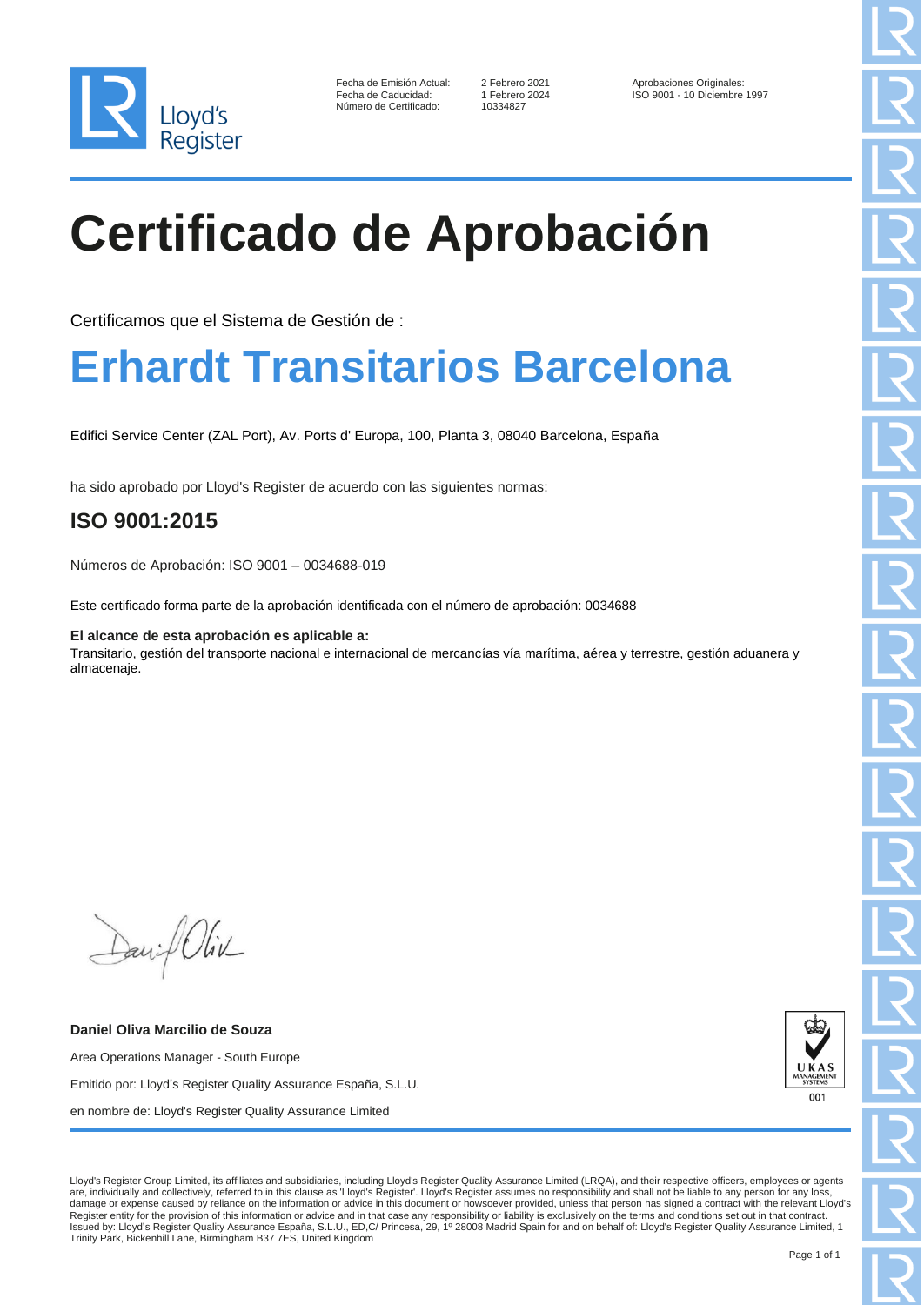

10334841

2 Febrero 2021 <br>1 Febrero 2024 <br>1 ISO 9001 - 10 Diciembre ISO 9001 - 10 Diciembre 1997

# **Certificado de Aprobación**

Certificamos que el Sistema de Gestión de :

## **Erhardt Transitarios Coslada**

Avda. de la Cañada 64-66, Modulo H, 28823 Coslada, Madrid, España

ha sido aprobado por Lloyd's Register de acuerdo con las siguientes normas:

### **ISO 9001:2015**

Números de Aprobación: ISO 9001 – 0034688-024

Este certificado forma parte de la aprobación identificada con el número de aprobación: 0034688

**El alcance de esta aprobación es aplicable a:**

Transitario, gestión del transporte nacional e internacional de mercancías vía marítima, aérea y terrestre, gestión aduanera y almacenaje.

Daniel Oliv

**Daniel Oliva Marcilio de Souza** Area Operations Manager - South Europe Emitido por: Lloyd's Register Quality Assurance España, S.L.U. en nombre de: Lloyd's Register Quality Assurance Limited



Lloyd's Register Group Limited, its affiliates and subsidiaries, including Lloyd's Register Quality Assurance Limited (LRQA), and their respective officers, employees or agents are, individually and collectively, referred to in this clause as 'Lloyd's Register'. Lloyd's Register assumes no responsibility and shall not be liable to any person for any loss, damage or expense caused by reliance on the information or advice in this document or howsoever provided, unless that person has signed a contract with the relevant Lloyd's Register entity for the provision of this information or advice and in that case any responsibility or liability is exclusively on the terms and conditions set out in that contract.<br>Issued by: Lloyd's Register Quality Assu Trinity Park, Bickenhill Lane, Birmingham B37 7ES, United Kingdom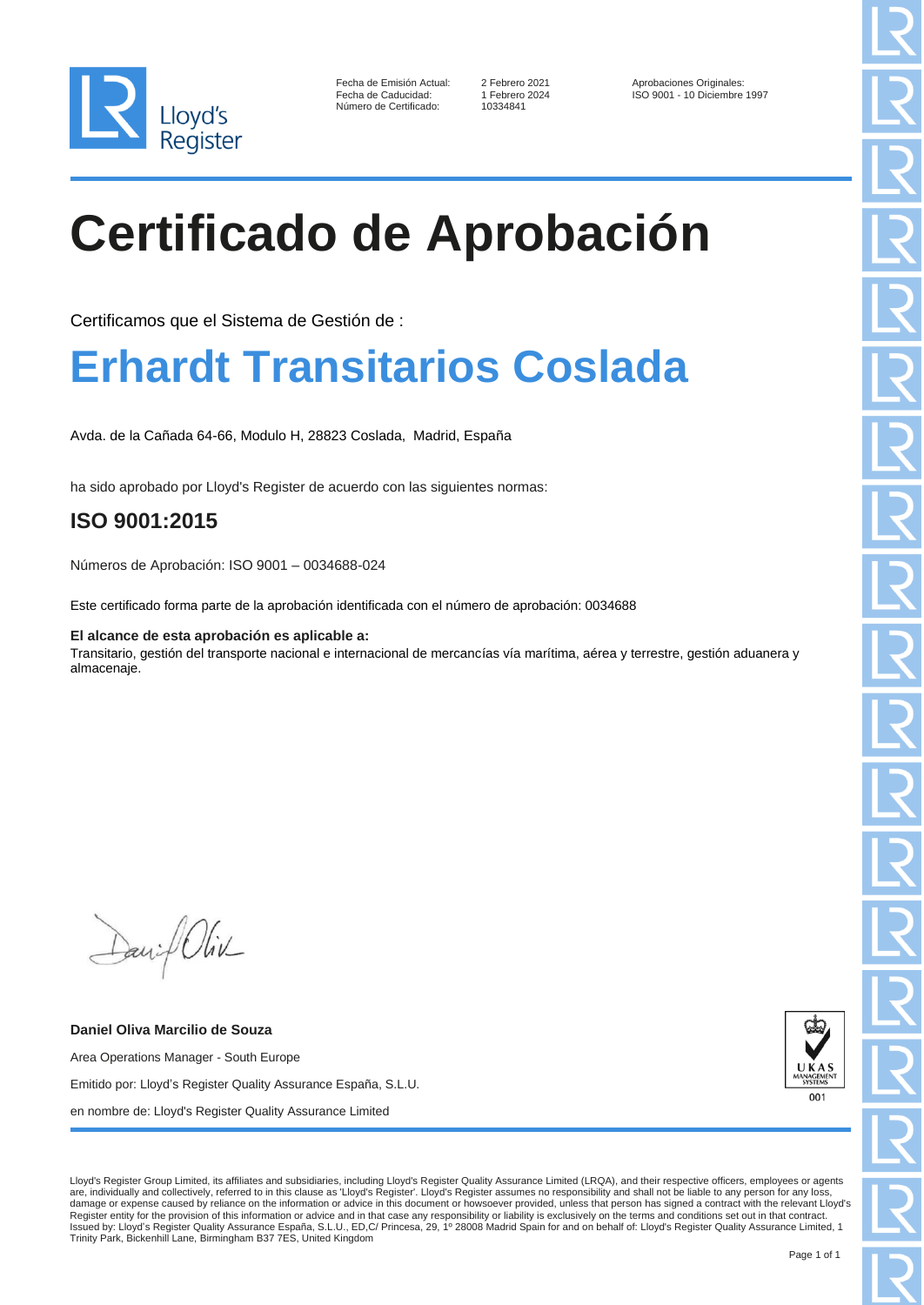

Fecha de Emisión Actual: 2 Febrero 2021 <br>Fecha de Caducidad: 1 Febrero 2024 150 9001 - 7 Marzo 2017 Número de Certificado:

Fecha de Caducidad: 1 Febrero 2024 ISO 9001 - 7 Marzo 2017

# **Certificado de Aprobación**

Certificamos que el Sistema de Gestión de :

## **Erhardt Transitarios Las Palmas**

C/ Adolfo Alonso Fernández s/n,, Zona Franca de Gran Canaria, parc. P16, 35008 Puerto de La Luz, Las Palmas de Gran Canaria, Gran Canaria, España

ha sido aprobado por Lloyd's Register de acuerdo con las siguientes normas:

### **ISO 9001:2015**

Números de Aprobación: ISO 9001 – 0034688-020

Este certificado forma parte de la aprobación identificada con el número de aprobación: 0034688

#### **El alcance de esta aprobación es aplicable a:**

Transitario, gestión del transporte nacional e internacional de mercancías vía marítima, aérea y terrestre, gestión aduanera y gestión de almacén.

Daniel Oliv

**Daniel Oliva Marcilio de Souza** Area Operations Manager - South Europe Emitido por: Lloyd's Register Quality Assurance España, S.L.U. en nombre de: Lloyd's Register Quality Assurance Limited

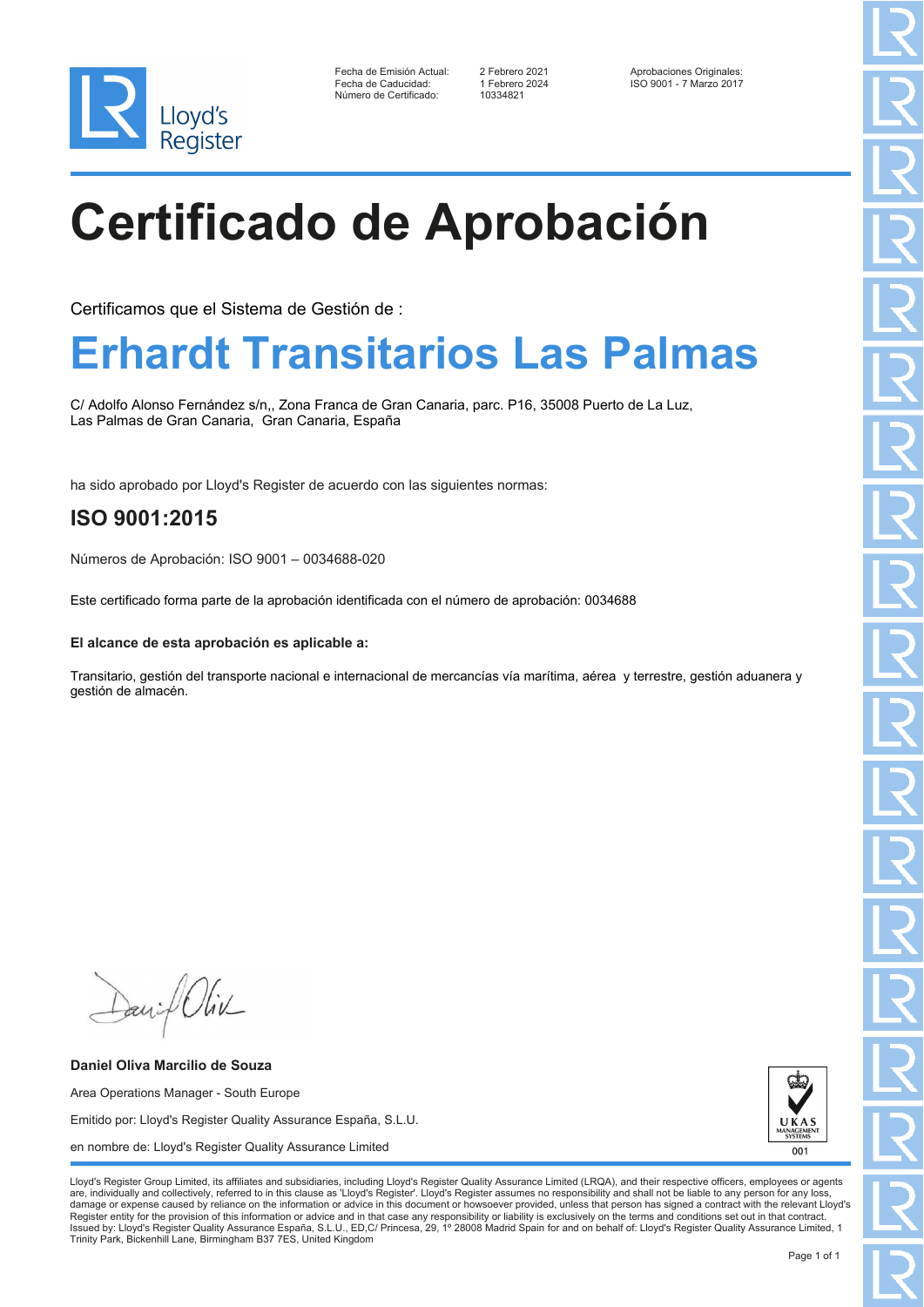

| Fecha de Emisión Actual: |
|--------------------------|
| Fecha de Caducidad:      |
| Número de Certificado:   |

10334854

2 Febrero 2021 <br>1 Febrero 2024 <br>1 ISO 9001 - 2 Febrero 20 Fecha de Caducidad: 1 Febrero 2024 ISO 9001 - 2 Febrero 2018

# **Certificado de Aprobación**

Certificamos que el Sistema de Gestión de :

## **Erhardt Transitarios Palma de Mallorca**

C/ 16 de Julio, nº 17, Pol. Ind. Son Catelló, 07009 Palma de Mallorca, Baleares, España

ha sido aprobado por Lloyd's Register de acuerdo con las siguientes normas:

### **ISO 9001:2015**

Números de Aprobación: ISO 9001 – 0034688-021

Este certificado forma parte de la aprobación identificada con el número de aprobación: 0034688

#### **El alcance de esta aprobación es aplicable a:**

Transitario, gestión del transporte nacional e internacional de mercancías vía marítima, aérea y terrestre, gestión aduanera y almacenaje.

Daniel Oliv

**Daniel Oliva Marcilio de Souza** Area Operations Manager - South Europe Emitido por: Lloyd's Register Quality Assurance España, S.L.U. en nombre de: Lloyd's Register Quality Assurance Limited

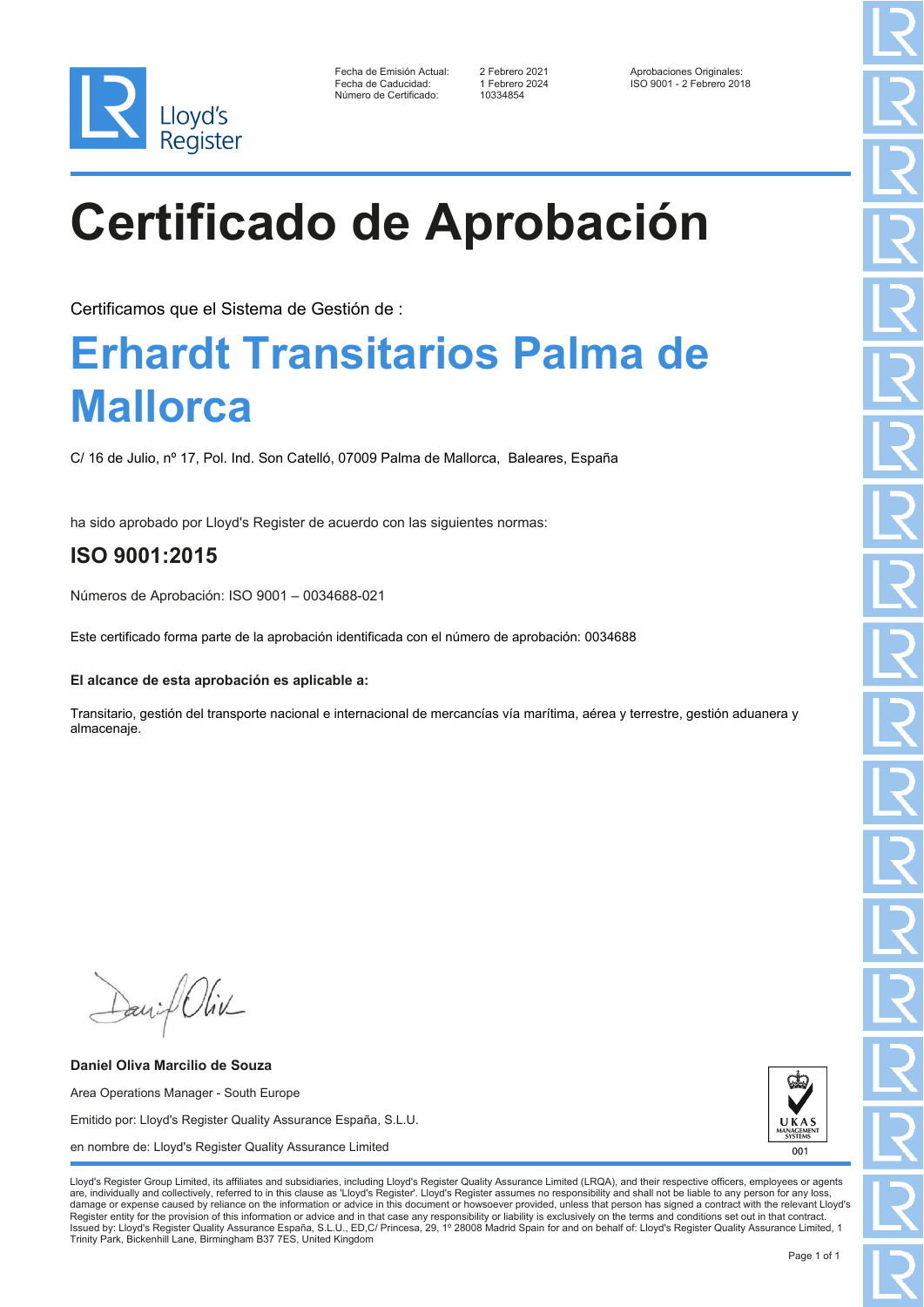

Fecha de Emisión Actual: 2 Febrero 2021 Aprobaciones Originales: Número de Certificado:

Fecha de Caducidad: 1 Febrero 2024 ISO 9001 - 10 Diciembre 1997

# **Certificado de Aprobación**

Certificamos que el Sistema de Gestión de :

## **Erhardt Transitarios Paterna**

Ciudad de Liria, 130 A, 46980 Paterna, Valencia, España

ha sido aprobado por Lloyd's Register de acuerdo con las siguientes normas:

### **ISO 9001:2015**

Números de Aprobación: ISO 9001 – 0034688-022

Este certificado forma parte de la aprobación identificada con el número de aprobación: 0034688

#### **El alcance de esta aprobación es aplicable a:**

Transitario, gestión del transporte nacional e internacional de mercancías vía marítima, aérea y terrestre, gestión aduanera y almacenaje.

Daniel Oliv

**Daniel Oliva Marcilio de Souza** Area Operations Manager - South Europe Emitido por: Lloyd's Register Quality Assurance España, S.L.U. en nombre de: Lloyd's Register Quality Assurance Limited

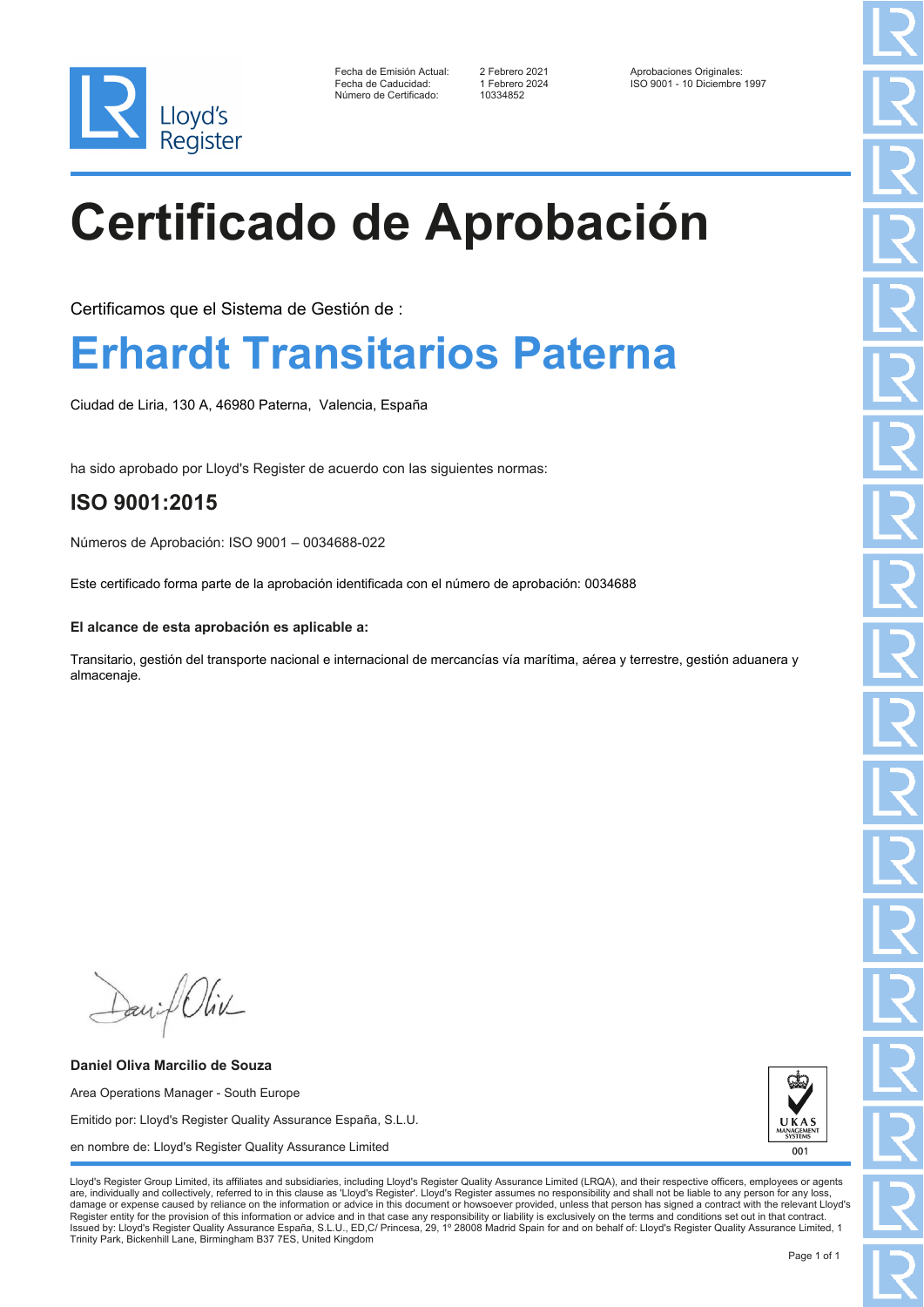

Fecha de Emisión Actual: 2 Febrero 2021 Aprobaciones Originales: Número de Certificado:

Fecha de Caducidad: 1 Febrero 2024 ISO 9001 - 22 Enero 2016

# **Certificado de Aprobación**

Certificamos que el Sistema de Gestión de :

## **Erhardt Transitarios Santurce**

Barrio Calero, Nave 9-Zad 3, 48980 Santurce, Vizcaya, España

ha sido aprobado por Lloyd's Register de acuerdo con las siguientes normas:

### **ISO 9001:2015**

Números de Aprobación: ISO 9001 – 0034688-023

Este certificado forma parte de la aprobación identificada con el número de aprobación: 0034688

#### **El alcance de esta aprobación es aplicable a:**

Transitario, gestión del transporte nacional e internacional de mercancías vía marítima, aérea y terrestre, gestión aduanera y almacenaje.

Daniel Oliv

**Daniel Oliva Marcilio de Souza** Area Operations Manager - South Europe Emitido por: Lloyd's Register Quality Assurance España, S.L.U. en nombre de: Lloyd's Register Quality Assurance Limited